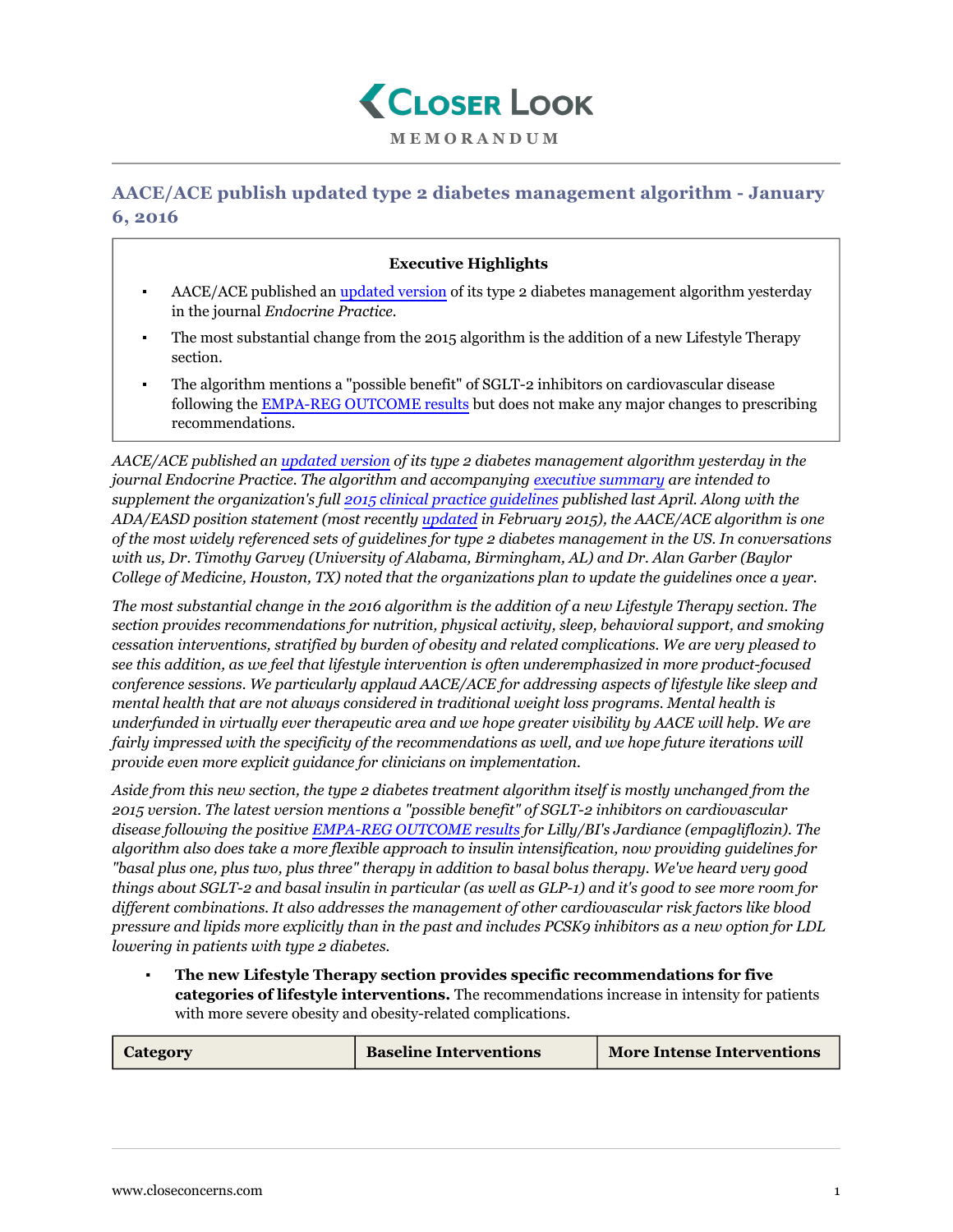| Nutrition                 | Plant-based diet with limited<br>saturated fat and no trans fat<br>Aim to maintain optimal weight<br>Calorie restriction with goal of<br>5-10% weight reduction if BMI<br>$\geq$ 25 kg/m <sup>2</sup> | Structured counseling<br>Meal replacement                                                                                          |
|---------------------------|-------------------------------------------------------------------------------------------------------------------------------------------------------------------------------------------------------|------------------------------------------------------------------------------------------------------------------------------------|
| <b>Physical Activity</b>  | 150 min/week of moderate<br>exertion plus strength training                                                                                                                                           | Structured program<br>Medical evaluation/supervision<br>for patients with<br>contraindications/limitations on<br>physical activity |
| Sleep                     | Seven hours per night                                                                                                                                                                                 | Screening for obstructive sleep<br>apnea                                                                                           |
| <b>Behavioral Support</b> | Community engagement<br>Screening for anxiety and<br>depression                                                                                                                                       | Referral to mental health<br>professional<br>Cognitive behavioral therapy                                                          |
| <b>Smoking Cessation</b>  | No tobacco products                                                                                                                                                                                   | Structured programs                                                                                                                |

- **Dr. Garber characterized the lifestyle section as an important addition to the guidelines that is too often overlooked in current practice.** He stated that this section represented a conscious decision by AACE/ACE to be more prescriptive (as it is with pharmacotherapy recommendations) rather than "assuming everyone knows something about lifestyle." He particularly emphasized the importance of family support and the role of relationships in lifestyle therapy. For example, beginning a weight loss program could be quite emotionally loaded for someone whose spouse is also overweight. Dr. Garber suggested that while helping patients implement lifestyle interventions is "everyone's job," these guidelines are aimed primarily at PCPs, as endocrinologists are hopefully more familiar with the latest evidence.
- **The new algorithm incorporates the EMPA-REG OUTCOME results to some extent but makes no major changes to prescribing recommendations, even for the specific population group tested (we would not have expected more).** The algorithm mentions a "possible benefit" of SGLT-2 inhibitors on cardiovascular disease but does not refer to a benefit on specific endpoints like reduced hospitalization for heart failure. Dr. Garber suggested that the reduction in hospitalization for heart failure could not be listed as a benefit because it was not part of the study's prespecified primary endpoint; he noted that the same reasoning could apply to a future FDA decision on a label update as well.. Overall, it appears that AACE/ACE wants to wait for more CV outcomes data on other SGLT-2 inhibitors before making any significant changes to prescribing recommendations. Dr. Garvey agreed with this assessment, stating that more trials are needed to confirm a beneficial effect and that even within EMPA-REG OUTCOME, some beneficial findings were observed sooner than expected. This conservative approach is understandable although we would've liked to seen some acknowledgement or characterization of the population group tested in EMPA-REG OUTCOME and acknowledgement of results. We assume the ADA/ EASD guidelines committee will take a similar conservative-for-now approach.
- **The 2016 guidelines appear to place a greater emphasis on broad cardiovascular risk reduction.** Unlike the 2015 version, the "guiding principles" section of the 2016 algorithm lists lipid and blood pressure therapies as part of comprehensive type 2 diabetes management - this is great to see. The 2016 version also classifies all patients with type 2 diabetes as "high" risk for cardiovascular disease and those with additional risk factors as "very high" risk. Patients were